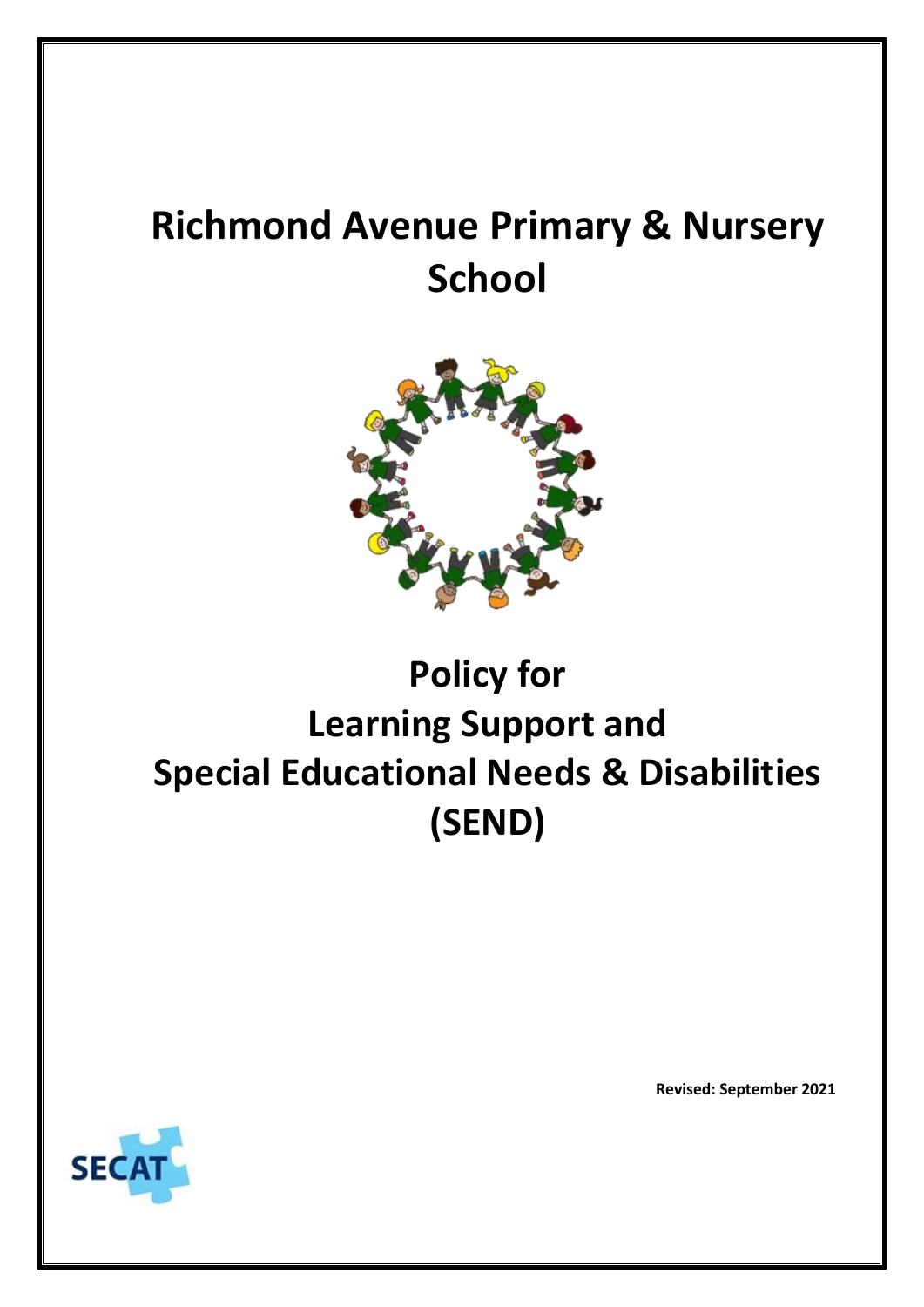This school is an inclusive community that aims to support and welcome pupils with Special Educational Needs or Disabilities (SEND)

- Richmond Avenue Primary School understands that it has a responsibility to make the school welcoming and supportive to pupils with special educational needs who currently attend and to those who may enrol in the future.
- Richmond Avenue Primary School aims to provide all children with all educational needs and medical conditions the same opportunities as others at school.
- Pupils feel confident in the support they receive from the school to help them.
- Richmond Avenue Primary School aims to include all pupils with SEND in all school activities.
- Richmond Avenue Primary School ensures all staff understand their duty of care to all children and young people

## **Introduction**:

This document is a statement of the aims, objectives and strategies for meeting the needs of those pupils with Special Educational Needs at Richmond Avenue Primary School where approximately 17% of children have Special Educational Needs.

We have a caring ethos and acknowledgement of the value of all of our children. Therefore we are committed to offering an inclusive curriculum to ensure the best possible progress for all of our pupils whatever their needs or abilities.

The implementation of this policy will contribute to the school fulfilling its aim of ensuring *'… the happiness, self-esteem and well-being of pupils in our care by promising that their strengths will be encouraged and their needs identified and met.'*

In addition to the policy, the school's Local Offer of available services and support can be found on the school website and the Local Authority SHIP website which was created in consultation with the other Shoebury primary schools and the MAT schools.

## **Aims:**

- To ensure all children in our care are valued equally and their achievements given equal weight.
- To provide the opportunity for all children to access mainstream education irrespective of ability, gender or ethnic origin.
- To ensure that special educational needs are identified, assessed, and provided for.
- To acknowledge the role that parents play in supporting their child's education, value their views and seek to support them in their role.
- To acknowledge the voice and feelings of the individual child who requires support in whatever form.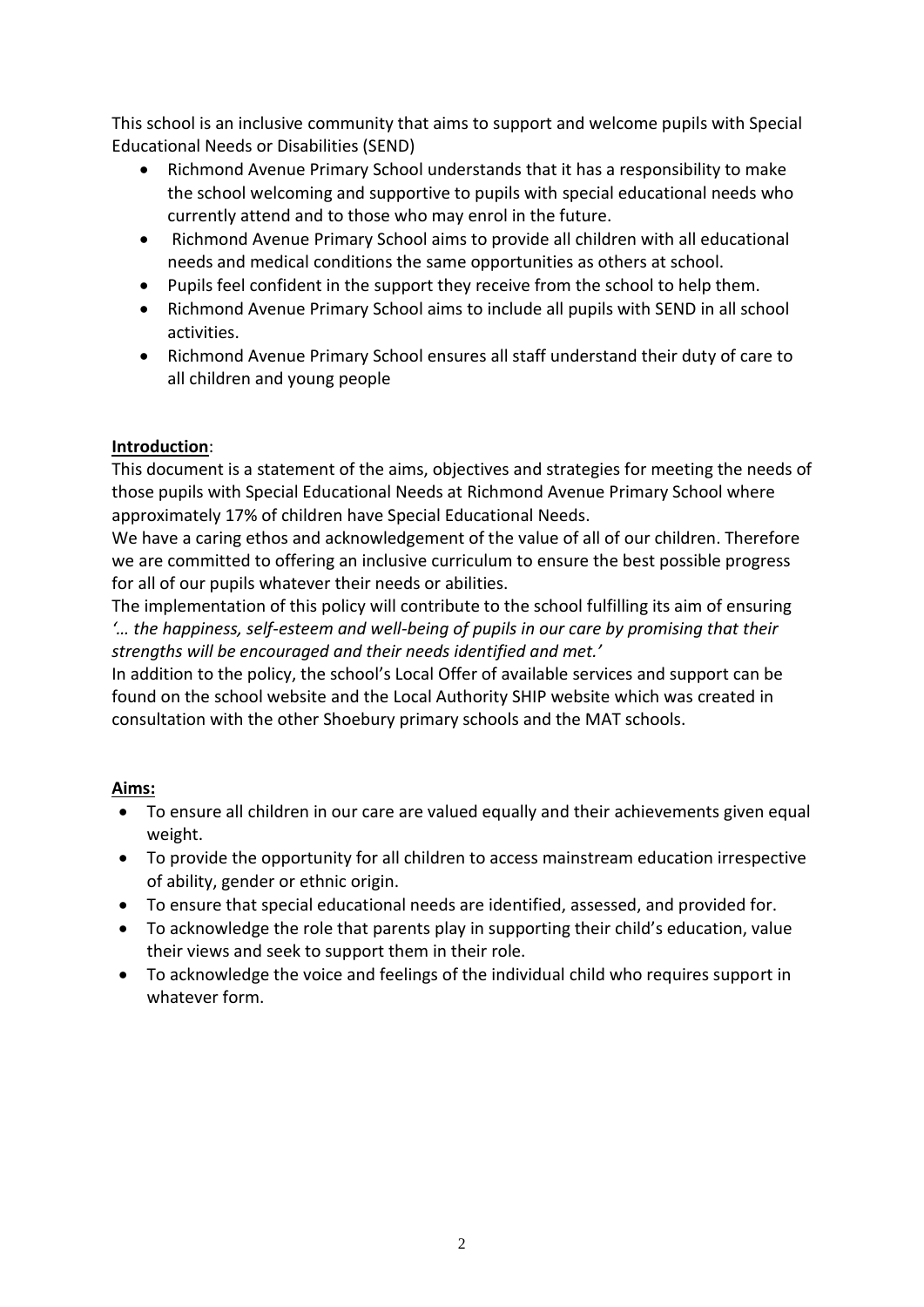### **Definition of Special Needs:**

**1.** A child has special educational needs if he or she has a learning difficulty, which calls for special educational provision to be made for him or her.

*A child has a learning difficulty if he or she:*

- **a)** has a significantly greater difficulty in learning than the majority of children of the same age
- **b)** has a disability which either prevents or hinders the child from maki ng use of educational facilities of a kind provided for children of the same age in schools within the area of the local education authority.
- **c)** is under compulsory school age and is, or would be if special educational provision were not made likely to fall within paragraph (a) or (b) when of that age.

*(The Education Act 1996.-Section 312.)*

Such children may have significant difficulty in learning social or emotional development or physical / sensory disability.

Children are not regarded as having a learning difficulty solely because the language or form of language of their home is different from the language in which they will be taught i.e. English as an Additional Language (E.A.L).

*Early identification of those children in need of additional or different learning support and the implementation of an individual support plan is a fundamental objective of our policy. Identifying children and the appropriate response is largely undertaken within the classroom and in consultation with those working closely with the child.*

## **The school will ensure:**

- **1.** Differentiation through the Primary National Curriculum meets the needs of all the children.
- **2.** The commitment of staff and Academy Board Members / Trustees to learning support, including relevant training.
- **3.** The provision of a Special Needs Co-ordinator (SENCo) and provision of all necessary support.
- **4.** The operation of the SEN Code of Practice (COP) Stages of Assessment, working with parents and support agencies as required.
- **5.** That within the available resources for special needs, the most serious problems are met and are prioritised.
- **6.** That identification takes place as early as possible so that staff are aware of the needs of the children.
- **7.** That Individual Support Programmes (ISP's) are initiated for children with identified educational needs and are regularly reviewed.
- **8.** That annual reviews are carried out for those children with Educational Health Care Plans (EHCP's)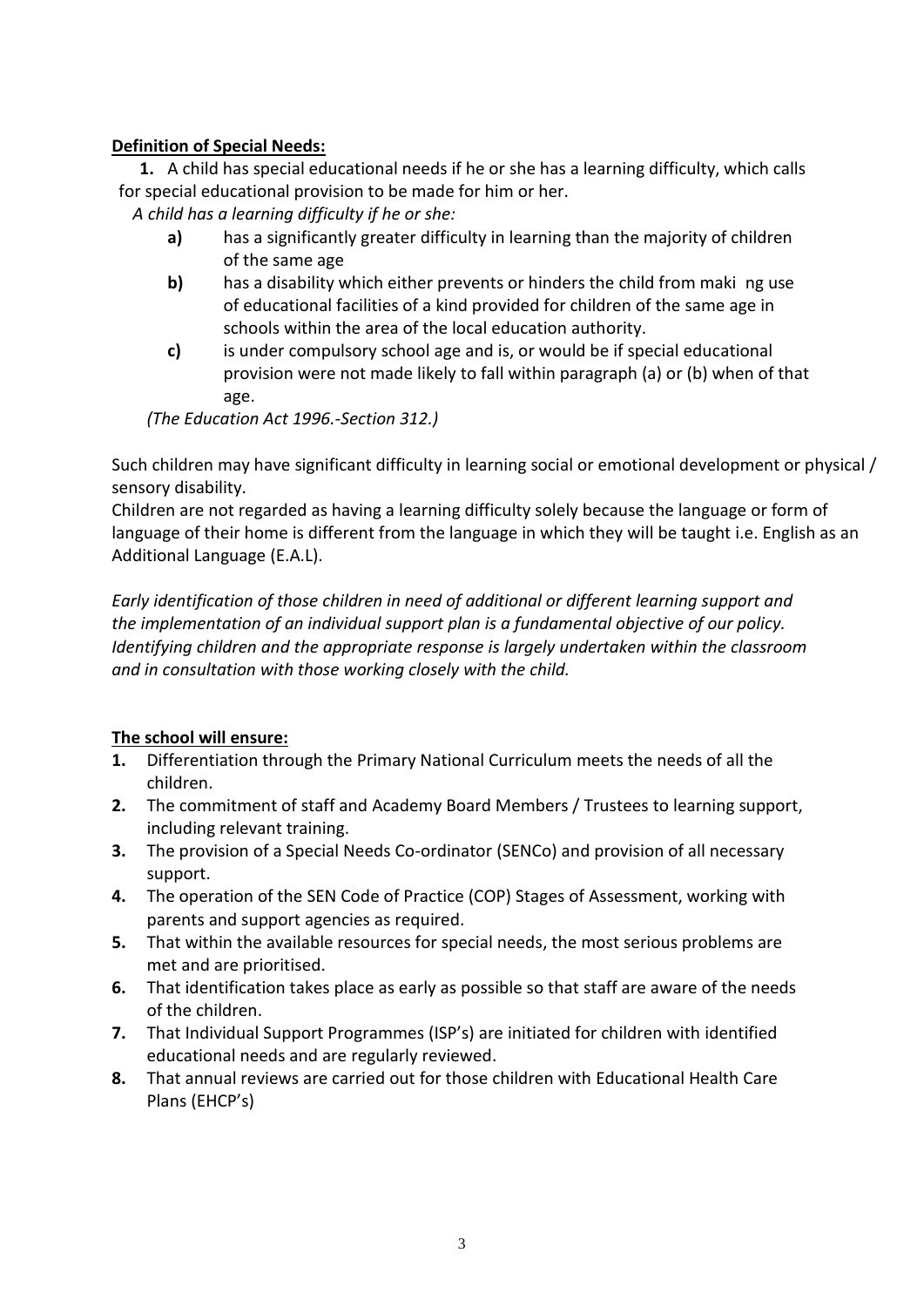#### **Class teachers will ensure;**

- **1.** That procedures are carefully followed; informing the SENCo where particular needs exist.
- **2.** That the direct responsibilities of the class teacher are undertaken within the COP staged approach as outlined later in this policy.
- **3.** That early screening takes place when class assessment records and /or parental concerns are noted

#### **Learning Support Assistants will:**

- **1.** Work with specific children on specific programmes under the direct supervision of the Special Needs Co-ordinator when required.
- **2.** Support all children with special needs as required and directed by the class teachers / phase leaders.

#### **Staffing:**

The precise resources available for Learning Support will be reviewed by the school on an annual basis.

*Current provision consists of:-*

Special Needs Co-ordinator (SENCo) Learning Mentors Class Teachers Learning Support Assistants

#### **Assessment / Identification of need:**

The COP 2014 sets out a 4 stage cyclical process for supporting children with SEND Assess – Plan – Do – Review

Initially children are identified as a cause for concern by the class teacher and the Special Needs Co-ordinator is consulted. At this stage information on the pupil's attainments within the EYFS stages or National Curriculum will be gathered to give an overall picture of his/her academic and social functions. If the concern continues despite classroom support and consultation with parents, then the child may be added to the school SEND register and an Individual Support Plan (ISP) written.

At all stages, the starting point for development must be based upon what the child can do and should be able to do, ensuring targets set follow a series of objectives each within the child's capability of achieving.

#### **Areas of Need:**

There are four main areas of need under the 2014 COP

- i) Communication and Interaction
- ii) Cognition and Learning
- iii) Social, Emotional and Mental Health
- iv) Sensory and/or Physical

Provision / action that is additional to or different from that available to all will be recorded in an ISP. The Special Needs Co-ordinator and the class teacher hold copies of these (In class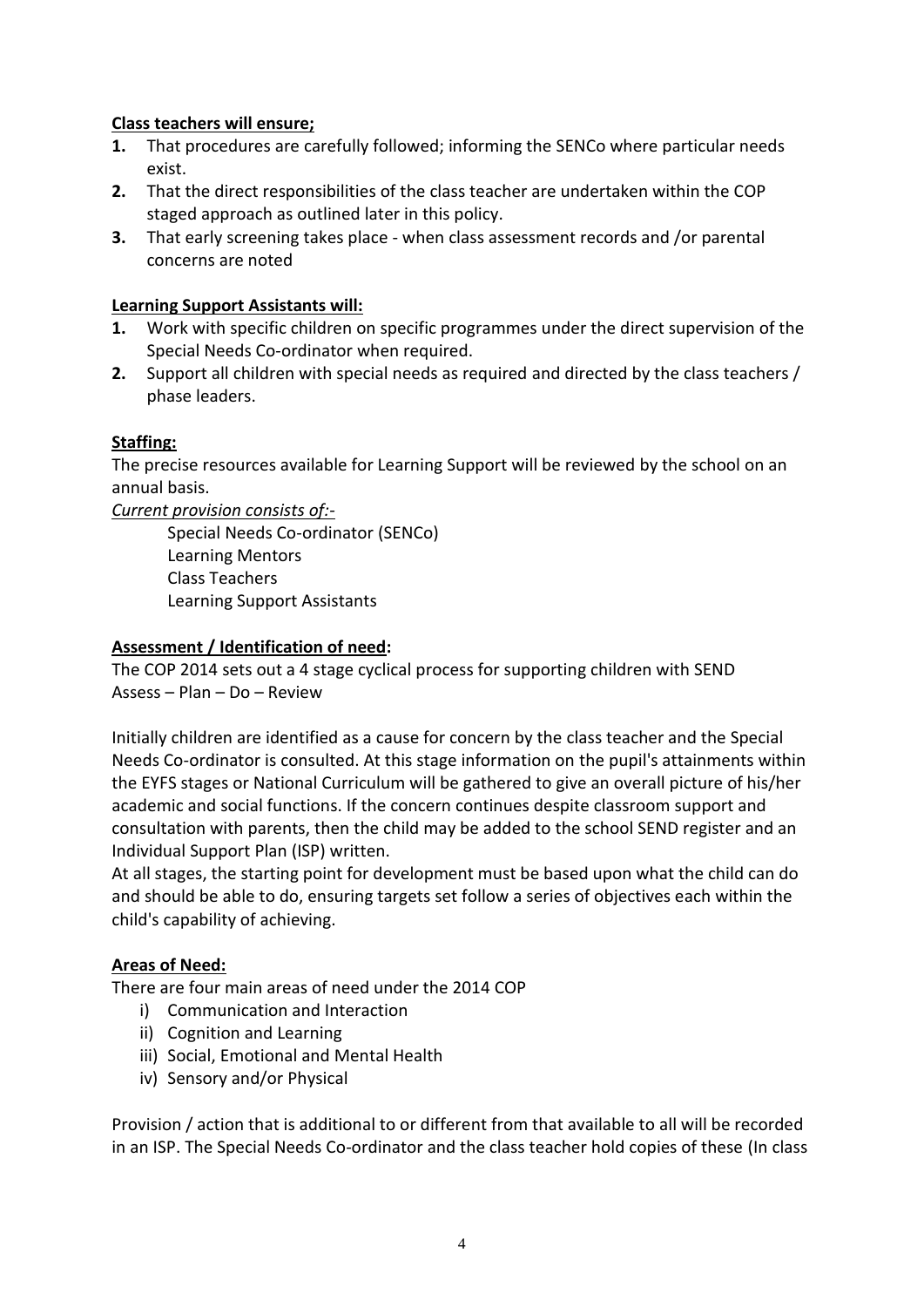SEN confidential files, accessible by all who work with the pupil and electronically). The child's progress is reviewed termly.

If a child's need is deemed greater than what the school can provide (SEN Support) external agency support can be sought through the completion of an 'Early Help and Family Support' Assessment form.

If a child's needs are deemed appropriate, the Local Authority can then issue an Educational Health Care Plan (Formerly known as a Statement) that clearly lays out pupils' needs and identified targets for support in consultation with the child, parent and external agencies as appropriate.

## **Reviews**

These are usually carried out termly; the class teacher, Special Needs Co-ordinator, learning support assistant and parents / those with parental responsibility are involved where appropriate and the child will be included whenever possible according to their age and ability.

Some children, who are placed on COP School SEN Support, but have more significant needs, are brought to the attention of the Educational Psychologist and the LA if necessary.

## *Before applying for an EHCP the school will;*

- **1.** Apply the staged approach of support set out above.
- **2.** Provide learning support by the class teacher, LSAs and the SENCo (where appropriate) working closely to support the child.
- **3.** Consult, advise and support the parents.
- **4.** Maintain detailed records of the child's progress
- **5.** Involve the appropriate support agencies or specialist teacher.

## **Evaluation**

To monitor the implementation and success of our Learning Support and Special Needs Policy we have developed a whole school approach to identification and assessment of need.

- **1.** Initial screening through EYFS, and other screening and diagnostic tests available to the Special Needs Co-ordinator and Inclusion Team.
- **2.** Class records include Reading, Writing, Maths and National Curriculum records which are regularly updated and checked by the Assessment co-ordinator every half term. These are also always passed to the receiving teacher at the end of the school year.
- **3.** Inclusion of SEN data within Pupil Premium, Pupil data reviews and Curriculum Monitoring as well as in data tracking, reviews and ongoing assessments.
- **4.** Well defined, realistic Individual Support Plans. (ISPs) that take the whole child into account and link to any external agency support or engagement.
- **5.** We value and recognise individual differences in learning ability, behaviour and circumstances of the child.
- **6.** The School Development Plan reflects a continually reviewed and revised support plan, including CPD where needed for all staff including non-teaching staff.
- **7.** The Special Needs Co-ordinator has opportunities to develop knowledge, skills and abilities through internal and external training and meetings.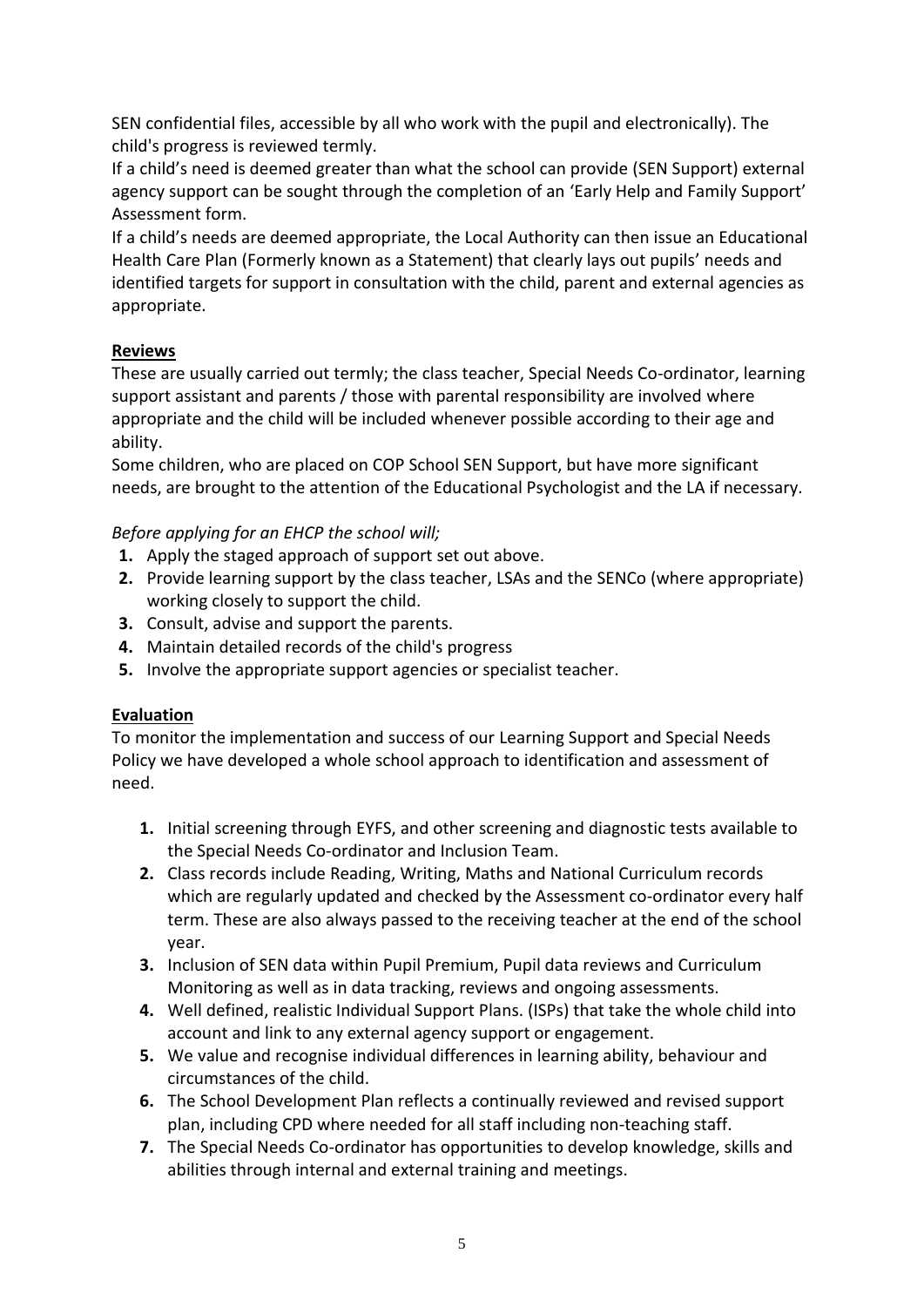- **8.** Outside agencies are used effectively to support, advise and where appropriate provide training opportunities to staff and parents.
- **9.** Parents are perceived as part of the solution. We seek to ensure children and parents receive prompt, co-ordinate, positive action in response to their needs.
- **10.** There is close liaison with feeder pre-schools and receiving Secondary schools.

#### **Responsibilities:**

*As specified in the DfE (July 2014) Special Educational Needs and Disabilities COP:*

#### *Local Authority –*

*Local authorities must ensure that children, young people and parents are provided with the information, advice and support necessary to enable them to participate in discussions and decisions about their support. This should include information on their rights and entitlements in accessible formats and time to prepare for discussions and meetings.* 

#### *MAT / Local Academy Committee –*

*The local governing body must ensure that the school meets its responsibilities under the Equality Act (2010) with regard to reasonable adjustments and access arrangements for pupils with SEND.* 

*There should be a member of the local governing body or a sub-committee with specific oversight of the school's arrangements for SEN and disability.* 

#### *School –*

*The school must use their best endeavours to make sure that a child with SEN gets the support they need – this means doing everything they can to meet children and young people's SEN requirements.* 

*They must ensure that children and young people with SEN engage in the activities of the school alongside pupils who do not have SEN. The school should designate a teacher to be responsible for co-ordinating SEN provision. The school should also inform parents when they are making special educational provision for a child. All schools have duties under the Equality Act 2010 towards individual disabled children and young people. They must make reasonable adjustments, including the provision of auxiliary aids and services for disabled children, to prevent them being put at a substantial disadvantage.* 

#### **Staff development**

The school is committed to both staff and governor training for Special Needs this will include governors, SENCo, teaching and non-teaching staff to ensure a planned move forward and whole school awareness of current issues e.g. Attention Deficit Disorder, Dyslexia, ASD spectrum disorders. External agencies may provide relevant/appropriate training opportunities. SEN training is incorporated in the School Development Plan.